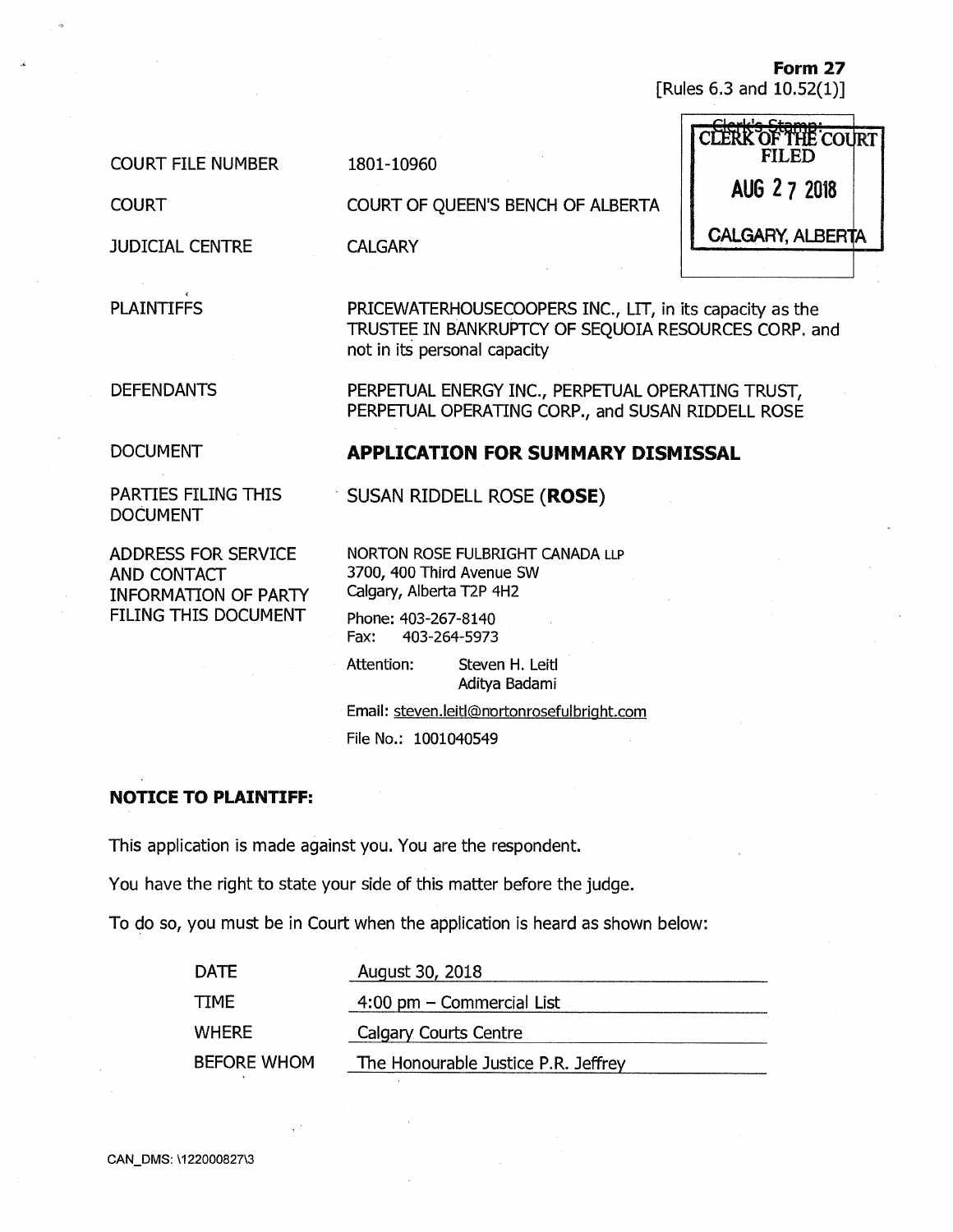Go to the end of this document to see what else you can do and when you must do it.

### **Remedy claimed or sought:**

1. Rose seek orders:

(a) summarily dismissing this action against her pursuant to Rule 7.3;

(b) in the alternative, striking this action against Rose pursuant to Rule 3.68;

(c) that the Plaintiff pay to Rose her costs of this application and this action on a full indemnity basis or on such scale as this Honourable Court determines to be just; and

(d) granting such other relief that this Honourable Court determines to be just.

## **Grounds for making this application:**

2. Rose repeats and relies upon the grounds set out in the Application for Summary Dismissal of the Perpetual Defendants filed August 27, 2018, and incorporates herein the terms defined in her Statement of Defence filed August 27, 2018.

3. In addition, by virtue of the Resignation and Mutual Release Agreement, PwC is barred and estopped from making the claims against Rose in this proceeding.

#### **Material or evidence to be, relied on:**

4. Affidavit of Susan Riddell Rose, to be filed.

5. Pleadings and proceedings herein.

6. Such other materials as counsel advises and this Honourable Court admits.

### **Applicable Rules:**

7. Rules 3.68 and 7.3 of the Alberta Rules of Court, Alta. Reg. 124/2010.

#### **Applicable Acts and Regulations:**

8. The Bankruptcy and Insolvency Act (Canada), s. 96.